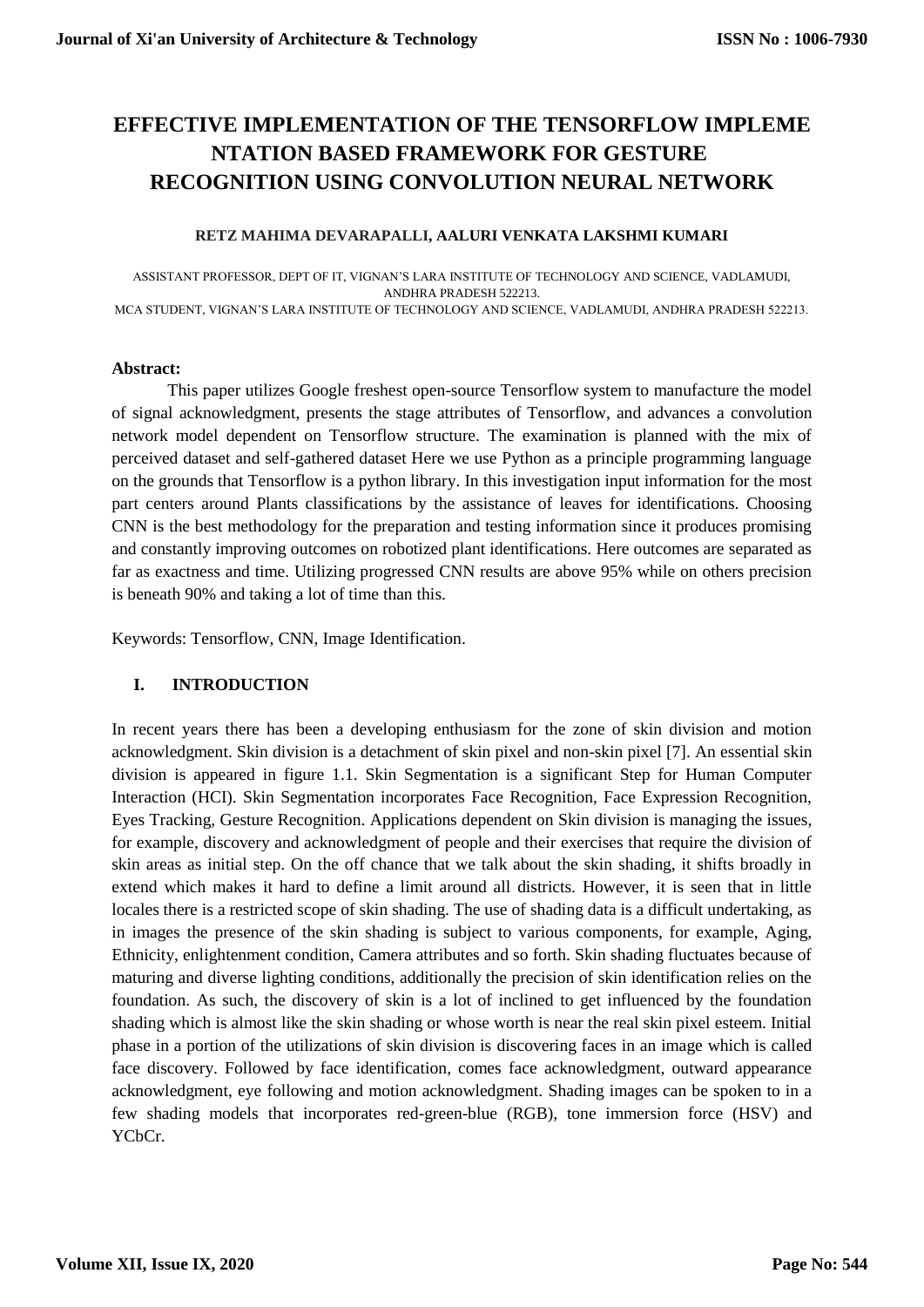Recognition of skin is the way to deal with discovering pixels and zones of skin shading in an image or video. Normally, this stage is utilized as a pre-handling step to discover zones where pictures may contain human appearances and appendages. A few ways to deal with PC vision for skin identification have been made. Seldom a skin finder changes an assigned pixel into an important shading space and afterward utilize a skin classifier to mark the pixel the presence of skin in an image centers around the conditions of light where the image was gotten. A significant deterrent in skin verification is subsequently to depict the shading in a way that is invariant or possibly obtuse toward alterations in lighting [35].

In fig 1 shows Skin video division (Color based) is a proficient methodology which empowers truly dependable skin division independent of the light variety which happens during following. The essential of face acknowledgment and following of signals include finding followed by following of the skin shaded pixels. The exceptionally valuable part of this procedure is the direction and the nondiffering size for which it is utilized in beginning phase confinement of the significant level frameworks. The test anyway is to consolidate varieties and later change with the variety in the light conditions which might possibly happen inside the image arrangement.



Figure 1 Skin segmentation

## **GESTURE RECOGNITION**

One of the most typical and critical correspondence modalities is movements. Joint efforts like human correspondence are performed once the human orchestrated natural systems are recognized, for which movement affirmation is fundamentally required. The most appealing picture progression for instinctive systems is the non-contact and steady movement affirmation. A ton of frameworks have been proposed for sign attestation from picture approach. A few these methods utilized for development insistence from picture gathering are DP sorting out, compelled state machine, HMM, neural structures. In the techniques referred to above time changing highlights are eliminated from sign picture gathering. With these methods, the degree information of sign, for instance, enormity, speed and others can't be obtained These techniques similarly put emphasis on the gathering of such a movement. The degree information expect a critical activity in correspondence which basically address customer's sentiments, mien, enunciations, and so forth. Thusly, both kind of movement and level of information are basic to be seen by keen structures. Additionally, these procedures recognize only one picture gathering. As the movement affirmation uses only one picture gathering, it is difficult for it to see

jumbled movement precisely extraordinarily single info picture arrangement auto-impediment and disarray with the end goal that motion is normally acted in 3D space. grouping. Because of the huge scope of signs and a wide range of highlights characterizing each sign, motion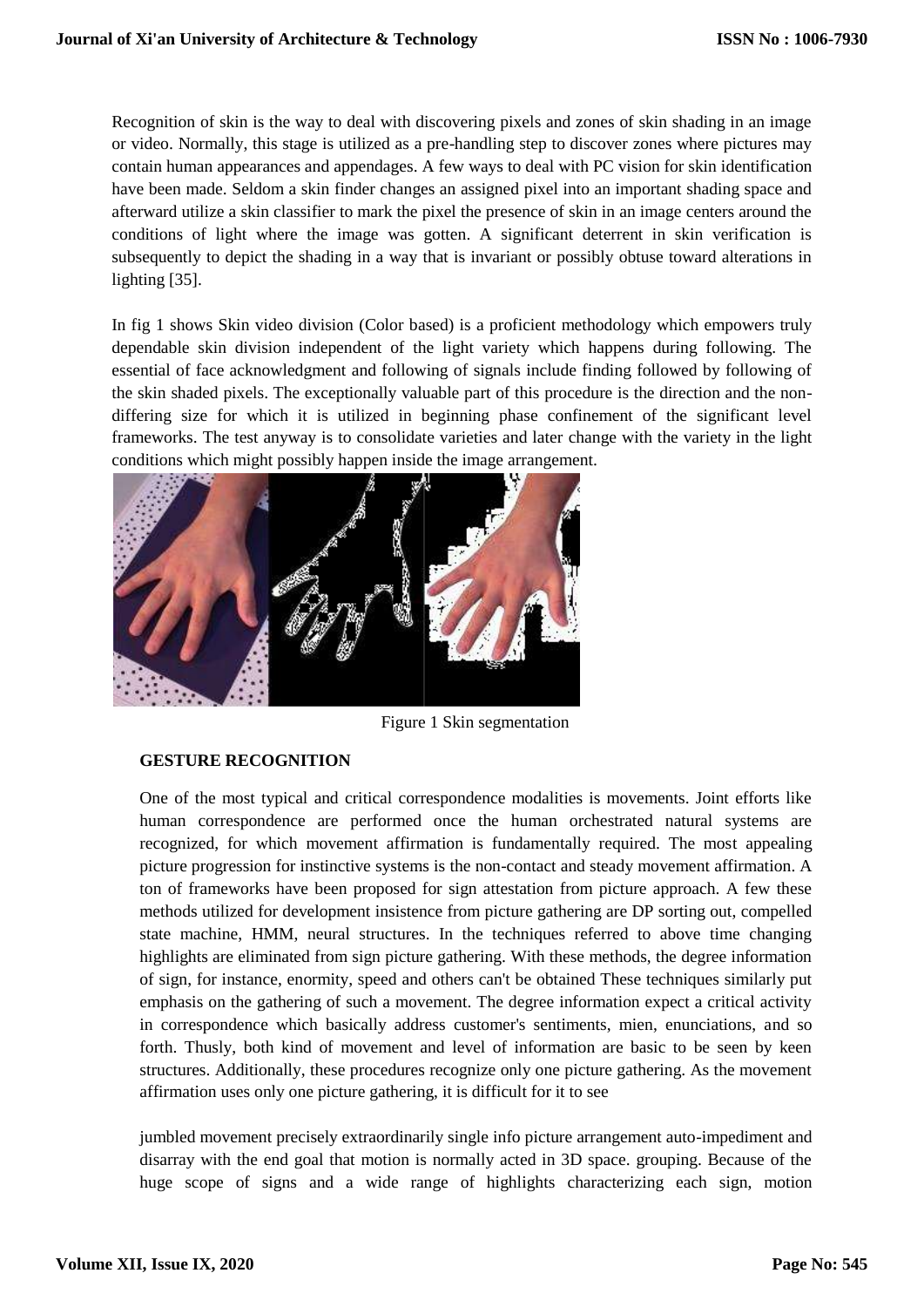acknowledgment is an unpredictable issue for understanding gesture based communications. Numerous techniques for motion acknowledgment of gesture based communication takes a gander at the subsets of the boundaries that centers around the issues of following hands and head position of the underwriter effectively. It likewise orders the hand motion dependent on neural organization, movement examination 3D investigation and so forth. Another issue, that is more troublesome than the past one is to perceive the sign from a constant image stream which is prevalently known as Motion Epenthesis or Continuous Sign Language Recognition. Signals from beginning to end are given in figure 2 as indication language.



Figure 2 Hand Gesture for Alphabets

Considering the recorded scenery of hand movement affirmation, it started with the advancement of glove based control interface for PC control. It was recognized by the researchers that the signs that are charged by the motion based correspondence can be used to offer clear bearings for any PC interface. The glove based framework bit by bit improved and progressed with the improvement of various contraptions and instruments, for instance, infrared cameras, fiberoptic bend sensors and much exact accelerometers. Over the long haul, a part of the progressions in glove based structure, offered the ability to recognize PC vision based figuring without any sensors joined to the glove [30]. There has been somewhat more progression made to gloves, that is, shaded glove comprising of one of a kind hues for finger following. After the idea of signal acknowledgment utilizing gloves strategy, went to the way, motion acknowledgment with the assistance of image preparing utilizing skin division followed by different techniques in the middle of [10],[4].

## **II. RELATED WORK**

A. The Concept of LeNet-Z Neural Network

LeNet-5 is a traditional 8-layer convolution network structure of CNN. It was initially utilized for manually written numeral acknowledgment. Notwithstanding two convolution layers and two pool layers, there are two completely associated layers and two information and yield layers[4~5]. The more mind boggling the organization structure, the more extended the preparation time required, which truly influences the all inclusiveness and ongoing execution of the organization,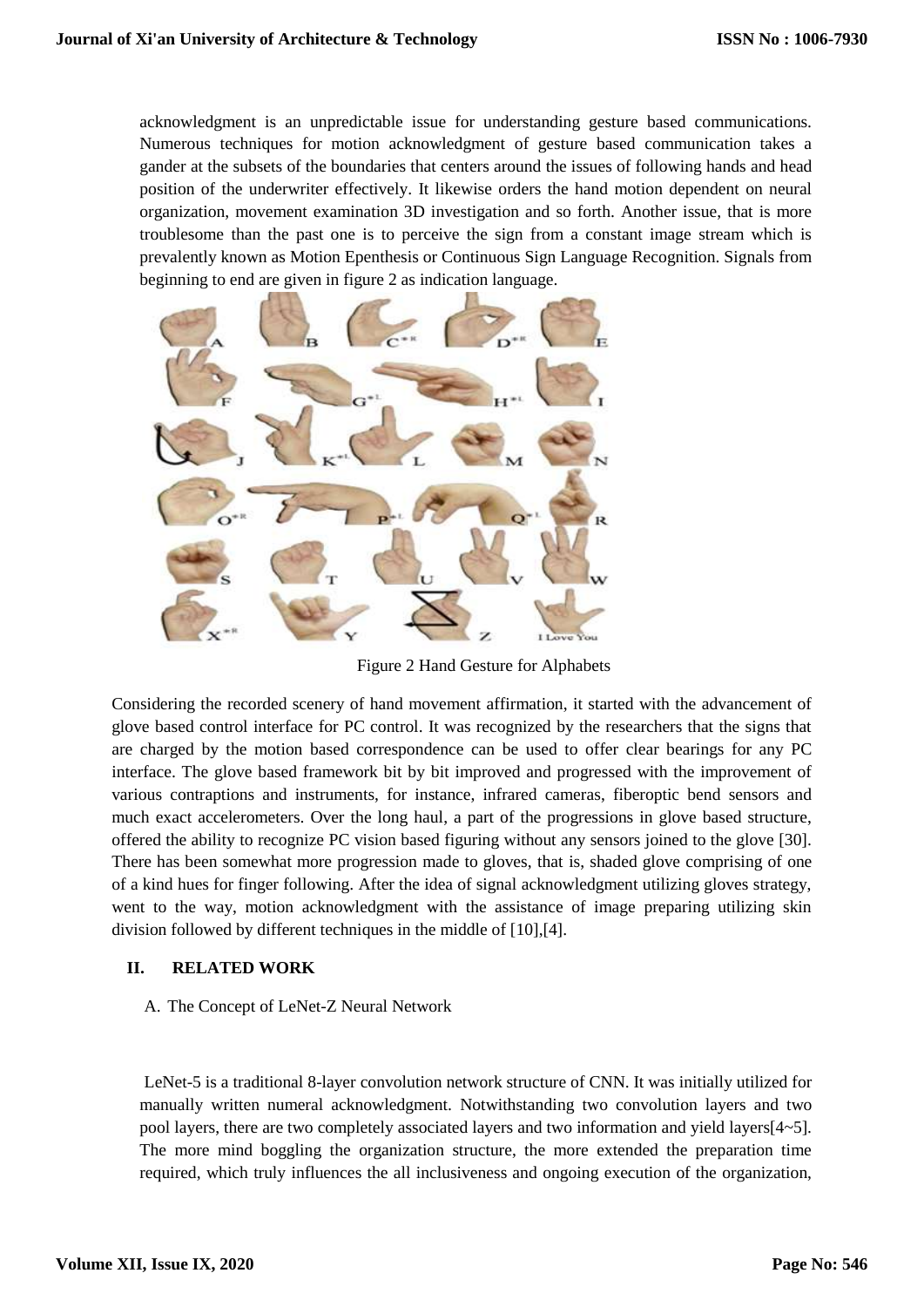and doesn't meet the continuous necessities of motion recognition[6].This paper proposes a sevenlayer convolutional neural organization LeNet-Z for motion acknowledgment dependent on the LeNet-5 structure. That is, input layer, convolution layer C2, pool layer S3, convolution layer C4, pool layer S5, full association layer and yield layer. The organization can separate highlights appropriate for characterizing signals in a generally brief timeframe. The two layers of convolution layer and two layers of pool layer of LeNet-Z network are then again associated with remove highlights to interface a full association layer. In the last layer, the Softmax classifier with solid nonlinear order capacity is utilized in the yield layer, and the Softplus enactment work is utilized in the organization. The neural organization structure in this paper, as appeared in Fig.3.



#### Fig. 3.LeNet-Z neural network structure

The main layer is the info layer — this is commonly not considered a layer of the organization as nothing is found out in this layer. The information layer is worked to take in 32x32, and these are the components of images that are passed into the following layer. The individuals who know about the MNIST dataset will know that the MNIST dataset images have the measurements 28x28. To get the MNIST images measurement to the meet the prerequisites of the info layer, the 28x28 images are cushioned.

The grayscale images utilized in the exploration paper had their pixel esteems standardized from 0 to 255, to values between - 0.1 and 1.175. The purpose behind standardization is to guarantee that the cluster of images have a mean of 0 and a standard deviation of 1, the advantages of this is found in the decrease in the measure of preparing time. In the image characterization with LeNet-5 model beneath, we'll be normalizing the pixel estimations of the images to take on esteems between 0 to 1.

#### Pool Layer

Pool layer is a cycle of decreasing measurement and separating highlight from include image, which is additionally called de-examining layer. Each component image in the pool layer is acquired by diminishing the element of the upper element image.

#### Full Connection Layer

In the wake of thinking about the intricacy of signal acknowledgment, so as to completely separate motion includes, the convolution layer is improved as follows:

(1)The size of convolutional portion influences the exactness of signal grouping. Distinctive motion developments have littler component separation, and littler convolutional parts are reasonable for extricating nearby data. The 3\*3 convolution portion is the base size that can get the focal idea and the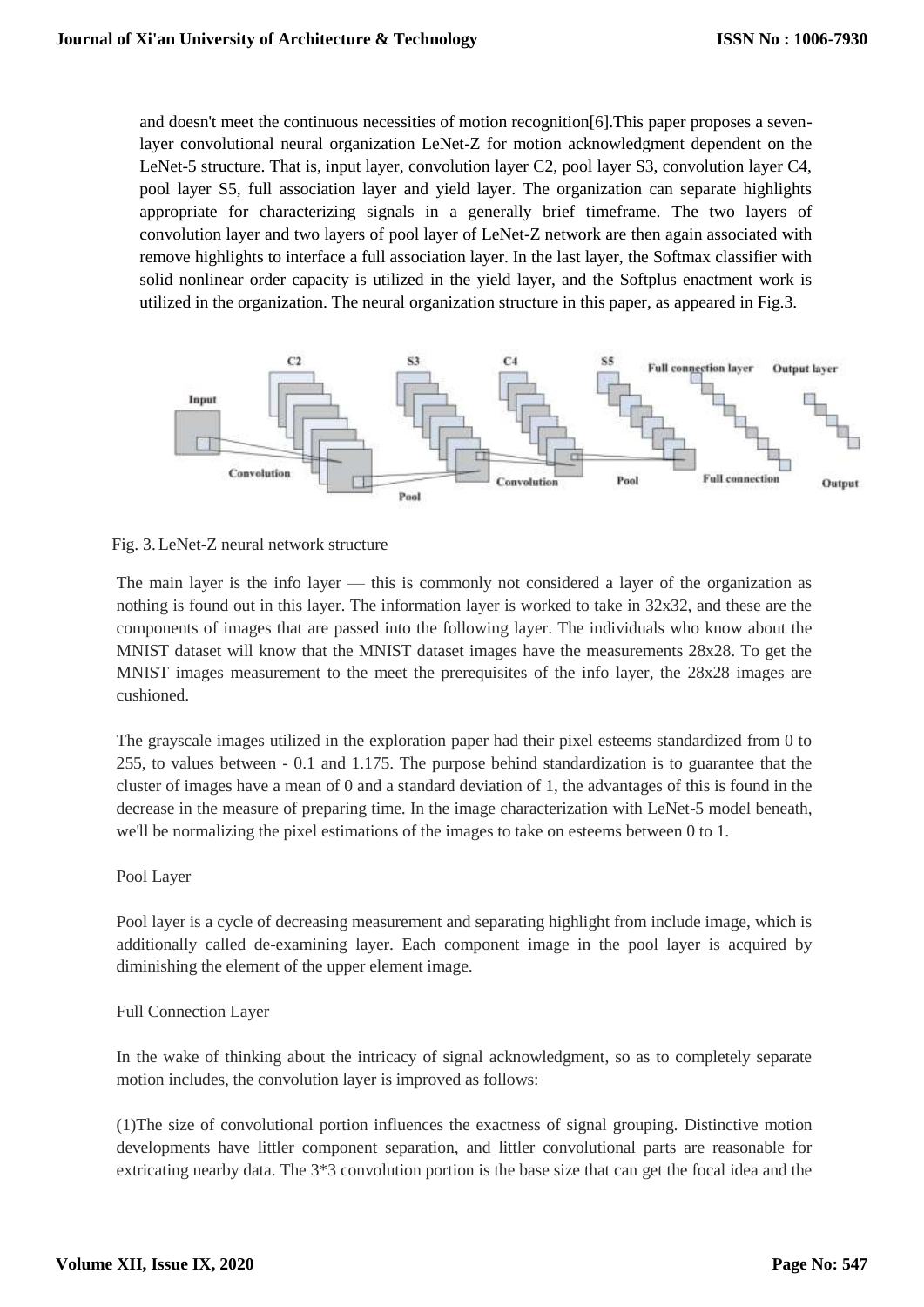upper and lower convolution piece. In this paper, the first 5\*5 convolutional part is supplanted by the 3\*3 convolutional bit.

The LeNet-Z network associates a full association layer by twice convolution and downsampling highlight extraction activities to diminish the organization size and improve the capacity of nonlinear planning.

Softmax Regression Output Layer

After component extraction from convolution layer and pool layer, a total list of capabilities can be acquired. These highlights need classifier to group. Since signal highlights are more mind boggling, Softmax with solid nonlinear order capacity is chosen as the classifier.

# **III. PROPOSAL METHOD BUILDING CNN MODEL OF GESTURE RECOGNITION BASED ON TENSORFLOW**

The Tensorflow program is commonly partitioned into two phases, the principal stage, which characterizes all figurings in the coordinated chart, and the subsequent stage, which plays out the computation, as appeared in Fig.4.



Fig. 4. Tensorflow program

In the main stage, a coordinated chart is developed before the count activity is completed, and constants and factors are made. The coordinated chart is made out of a solitary hub and hub activity. In the subsequent stage, the make consistent meeting object is made by beginning the coordinated diagram, and the factors are refreshed at the same time by playing out the hub activity to spare the last information.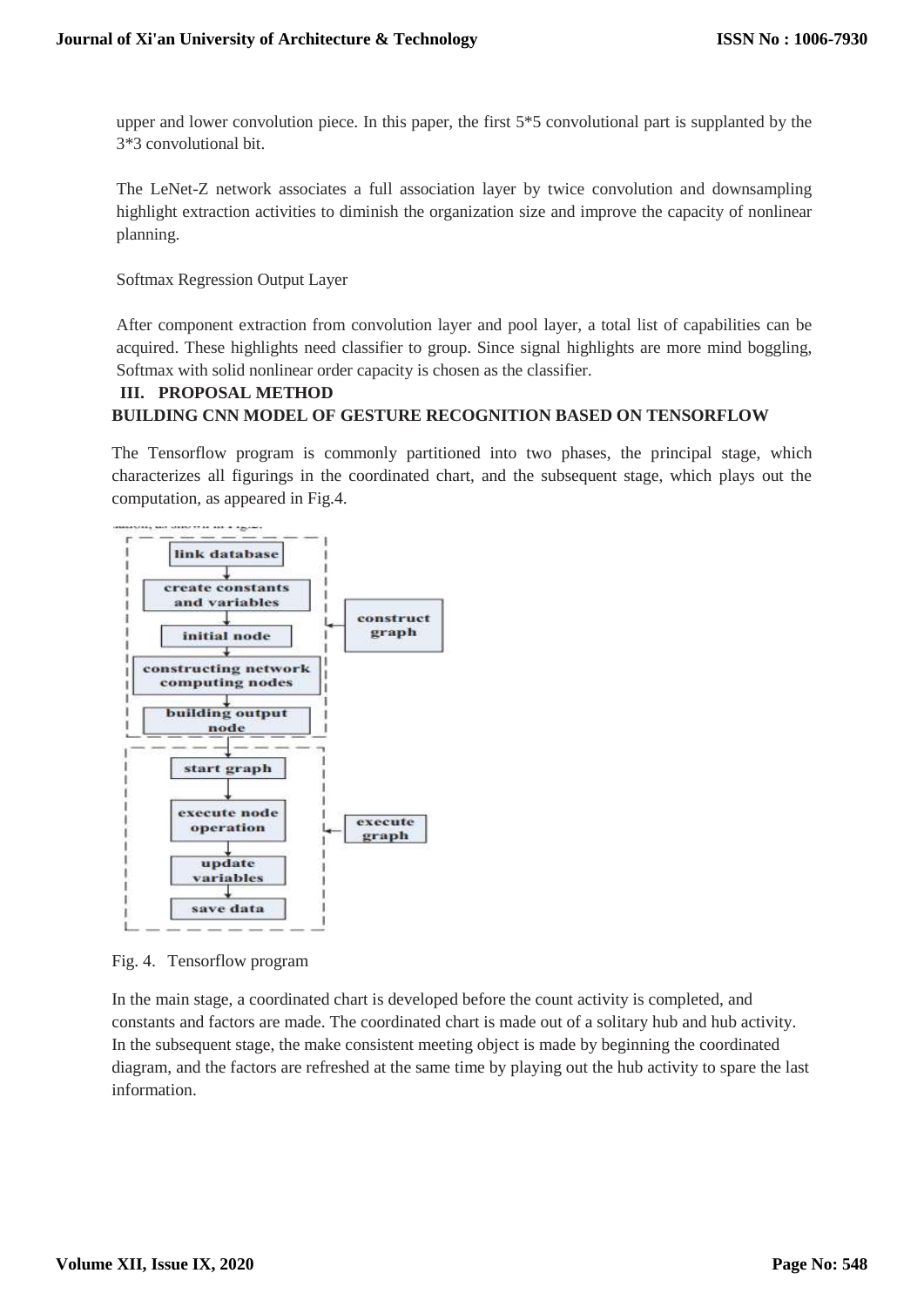#### **CNN Model Structure**

The casing structure graph of CNN Model of motion acknowledgment dependent on Tensorflow, as appeared in Fig.5.



Fig. 5. The frame structure diagram of CNN Model

The model is isolated into two sections: preparing and acknowledgment. The hub structure and activity of the two sections are essentially the equivalent. The fundamental distinction is the underlying task of the weight variable. Among them, the underlying loads of the preparation some portion of the organization are given, and the loads of each layer of the convolution network structure are balanced by the preparation tests to diminish the real yield mistakes. The loads of the acknowledgment part legitimately utilize the organization loads acquired from the preparation, and the test sets are planned through each layer of the organization, and the yield is the acknowledgment result.

#### **CONCLUSIONS**

Tensorflow has the benefits of basic programming, high incorporation of advancement calculations and adaptable use. It can adequately improve the productivity of demonstrating, programming and investigation. In this paper, we plan a profound learning cycle and system for motion acknowledgment dependent on Tensorflow stage, and plan a seven-layer LeNet-Z convolution neural organization for motion acknowledgment under the Tensorflow. By changing the underlying learning rate, the quantity of convolutional pieces and the quantity of neurons in the full intersection layer, it is reasoned that when the underlying learning rate is 0.005, the quantity of convolutional bits in the two convolution layers is set up as 16-32 and the quantity of neurons in the full association layer is 600, convolution neural organization can get better acknowledgment impact. What's more, the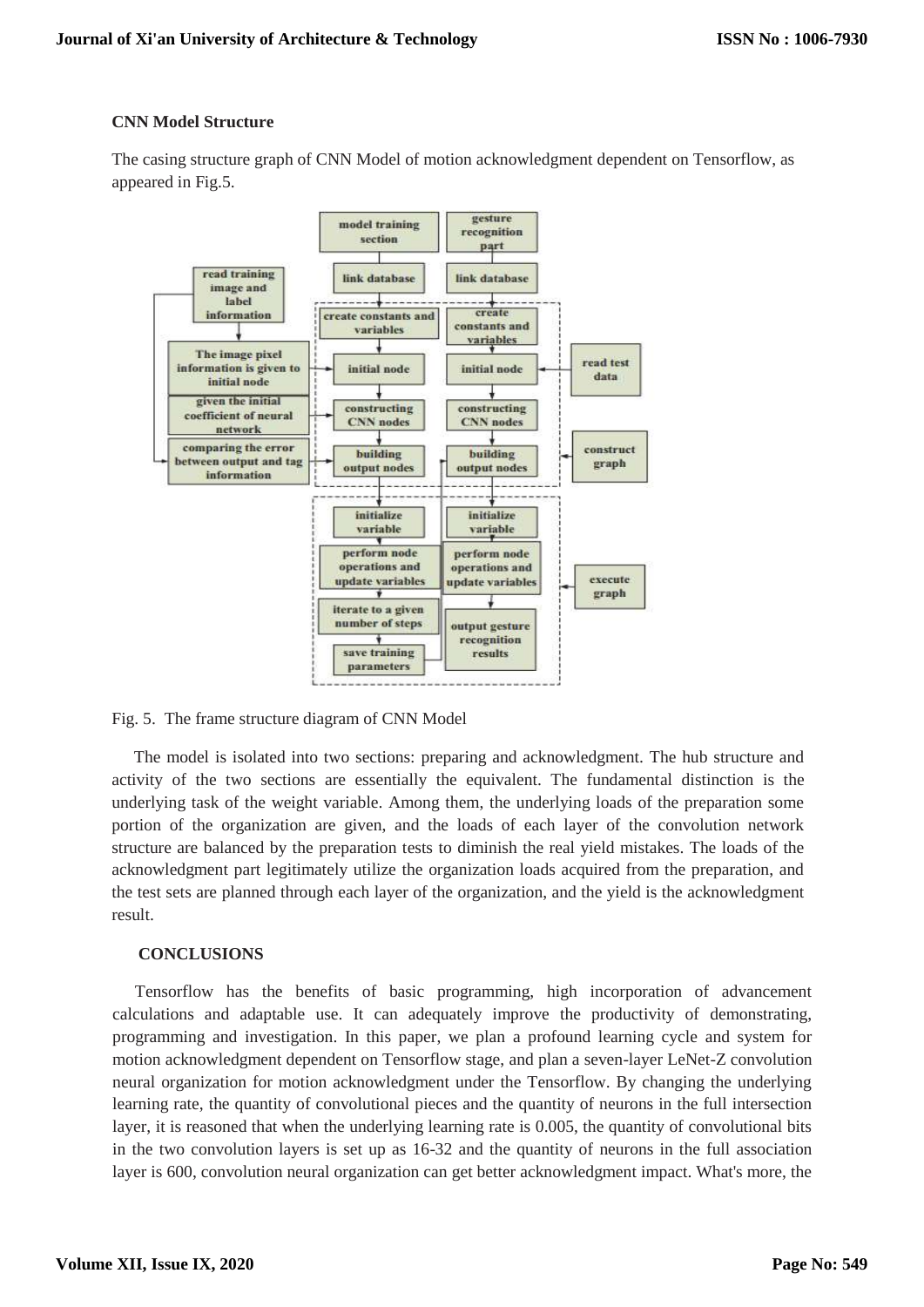gathered hand motion tests are the offers of different foundations, so the model prepared by the planned organization has solid strength. Simultaneously, in light of the fact that the test is done in GPU mode, the activity speed is generally quick, the organization structure preparing model with the most noteworthy running proficiency can be found rapidly, and it has an incredible preferred position in handling speed. It very well may be seen that the plan of signal acknowledgment model dependent on Tensorflow has extraordinary potential for improvement and application.

#### **REFERENCES**

[1] Takahashi T, Kishino F. Hand gesture coding based on experiments using a hand gesture interface device [J]. Acm Sigchi Bulletin,1991, 23(2):67-74.

[2] Zhang Wei. Design and implementation of intelligent home system based on machine learning[D].Jilin:Jinli University,2016:25-37.

[3] Lu Hongtao, Zhang Qinchuan.Overview of application of depthvconvolutional neural network in computer vision[J] Data Acquisition and Processing,2016,31(1):1-17.

[4] Hinton G E, Salakhutdinov R. Reducing the dimensionality of data with neural networks[J]. Science,2006,313(5786): 504-507.

[5] Krizhevsky A, Sutskever I, Hinton G E. Imagenet classification with deep convolutional neural networks[C] Advances in neural information processing systems. 2012: 1097-1105.

[6] Li Yandong, Hao Zongbo, Lei Hang. A survey of convolutional neural networks[J]. Journal of Computer Applications,2016,36(9):2508-2515,2565.

[7] BOUREAU Y L, BACH F, LECUN Y. Learning midlevel features for recognition[C]//2010 IEEE Conference on Computer Vision and Pattern Recognition (CVPR). USA: IEEE, 2010:2559- 2566.

[8] Shen J, Luo Y, Wu Z. CUDA-based real-time hand gesture interaction and visualization for CT volume dataset using leap motion[J]. Visual Computer,2016:1-12.

[9] Lee J, Lee Y, Lee E. Hand region extraction and gesture recognition from videostream with complex background through entropy analysis Engineering in Medicineand Biology Society, 2004. IEEE,2004:1513-1516.

[10] Pigou, Lionel, et al. "Beyond temporal pooling: Recurrence and temporal convolutions for gesture recognition in video." International Journal of Computer Vision 126.2-4 (2018): 430-439.

[11] Y. Filali, A. Ennouni, M. A. Sabri and A. Aarab, "A study of lesion skin segmentation, features selection and classification approaches," 2018 International Conference on Intelligent Systems and Computer Vision (ISCV), Fez, 2018, pp. 1-7.

[12] Saha, Himadri Nath, et al. "A machine learning based approach for hand gesture recognition using distinctive feature extraction." 2018 IEEE 8th Annual Computing and Communication Workshop and Conference (CCWC). IEEE, 2018.

[13] Chakraborty, Biplab Ketan, et al. "Review of constraints on vision-based gesture recognition for human–computer interaction." IET Computer Vision 12.1 (2017): 3-15.Sanchez-Cuevas,